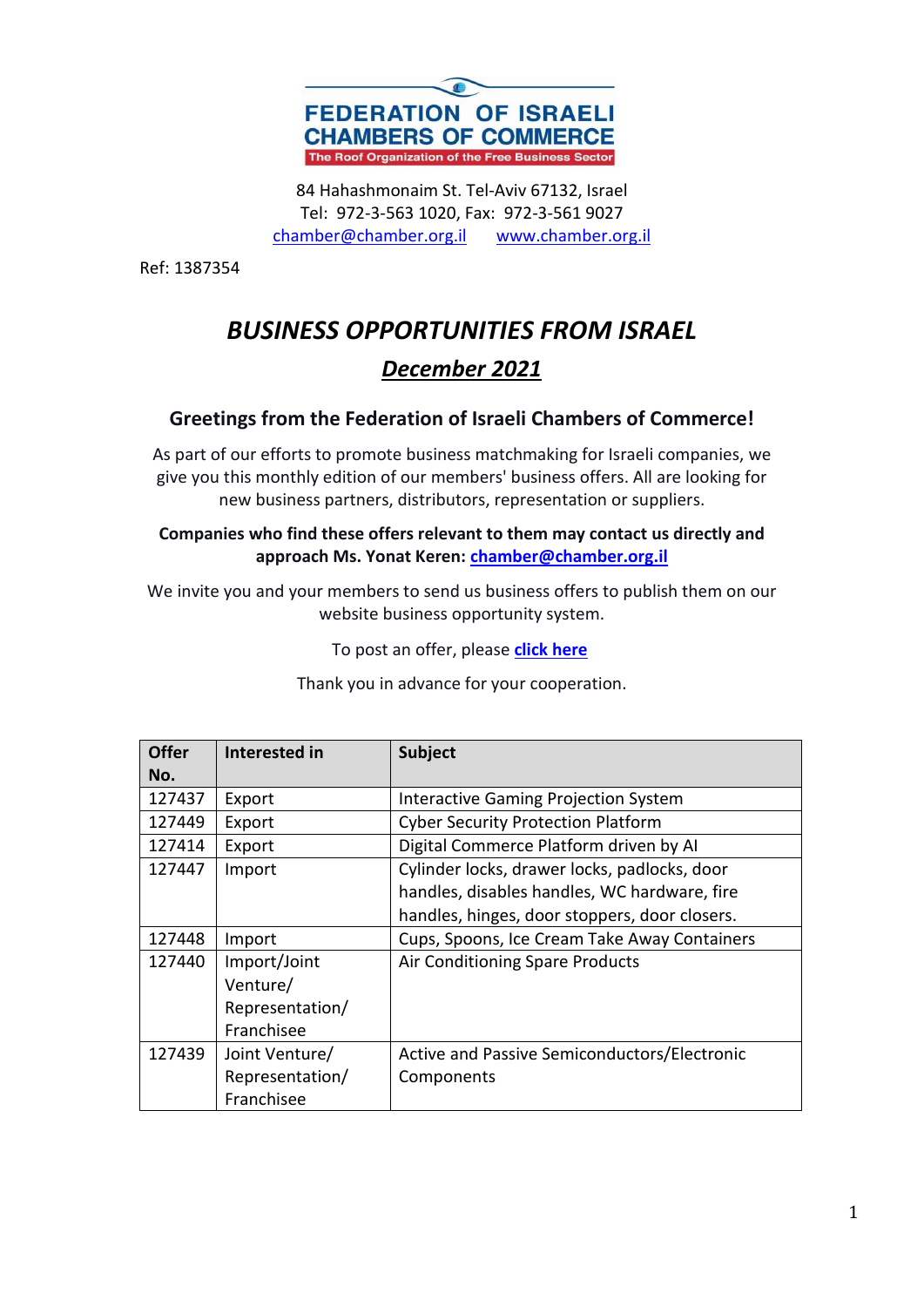### **EXPORT**

| <b>Company Name</b>   | <b>EyeClick (44362)</b>                                           |
|-----------------------|-------------------------------------------------------------------|
| <b>Contact Person</b> | Initial contact to be made via the Federation of Israeli Chambers |
|                       | of Commerce:                                                      |
|                       | International Relations Division                                  |
|                       | Email: chamber@chamber.org.il                                     |
| Website               | www.joinbeam.com                                                  |
| Year of Establishment | 2005                                                              |
| No. of Employees      | 50                                                                |
| Offer No.             | 127437                                                            |
| Summary of offer      | <b>Export: Interactive Gaming Projection System</b>               |

### **Description of Offer**

We are an Israeli company founded in 2005, developing interactive gaming projection system which is unique and addresses several verticals.

We are a long-standing company in the field with decades of experience, working with large and well-known companies in the market.

The company develops and manufactures interactive games and unique projection systems. The company dedicates game packages tailored to customer needs.

In addition, we offer simple installation of the system and stable, unique system.

| Other Information         | The exclusiviness of the company's solution is the all-in-one<br>configuration which allows seamless installation, and ability to<br>remote support. The company provides both the content (the<br>games developed by the company, for different audiences), and<br>the hardware.                                                                                      |
|---------------------------|------------------------------------------------------------------------------------------------------------------------------------------------------------------------------------------------------------------------------------------------------------------------------------------------------------------------------------------------------------------------|
| <b>Potential Partners</b> | Resellers and agents who have a wide network of buyers and<br>potential customers in the following fields:<br>- Projection systems<br>- Entertainment equipment systems<br>- Audio and amplification systems<br>- Advanced solutions for hospitals or nursing homes<br>- Equipment for day care centers for special education<br>- Technological equipment for schools |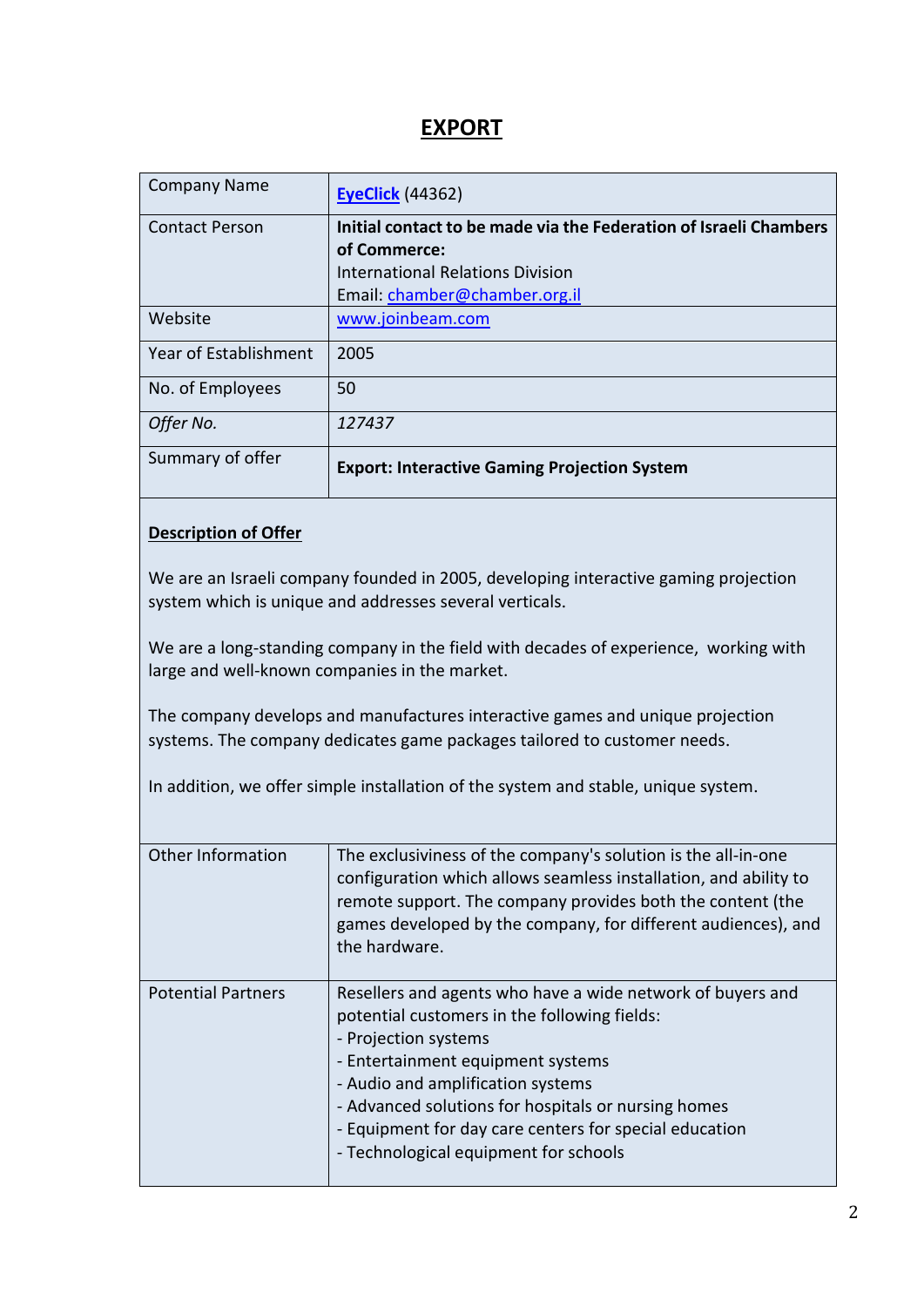| <b>Target Countries</b> | Worldwide |
|-------------------------|-----------|
|                         |           |

| <b>Company Name</b>   | Cyberpion Ltd. (74890)                                            |
|-----------------------|-------------------------------------------------------------------|
| <b>Contact Person</b> | Initial contact to be made via the Federation of Israeli Chambers |
|                       | of Commerce:                                                      |
|                       | International Relations Division                                  |
|                       | Email: chamber@chamber.org.il                                     |
| Website               | www.cyberpion.com                                                 |
| Year of Establishment | 2016                                                              |
| No. of Employees      | 5                                                                 |
| Offer No.             | 127449                                                            |
| Summary of offer      | <b>Export/Services: Cyber Security Protection Platform</b>        |

Established in Israel in 2016, the company operates in the field of cyber security.

The company has developed a platform that emphasizes on protecting organizations from vulnerabilities in their attack surface and digital supply chain.

The platform allows organizations to identify and examine from the outside the attack area and their supply chain, understand where those vulnerabilities and assets are not managed properly, and accordingly discover the organization's known and unknown assets and perform continuous security assessments and real-time alerts.

| Other Information         | Another major need that the company answers in this regard, is<br>the ability to identify the assets of the organization that are<br>opened by other teams without the knowledge of the security<br>teams.<br>The advantages of the solution offered by the company are that<br>a company is able to identify between 50% -30% more assets<br>than the organization is aware of. |
|---------------------------|----------------------------------------------------------------------------------------------------------------------------------------------------------------------------------------------------------------------------------------------------------------------------------------------------------------------------------------------------------------------------------|
| <b>Potential Partners</b> | Distributors in the field of cyber and information security, who<br>have access to financial companies, and companies in the field<br>of energy.                                                                                                                                                                                                                                 |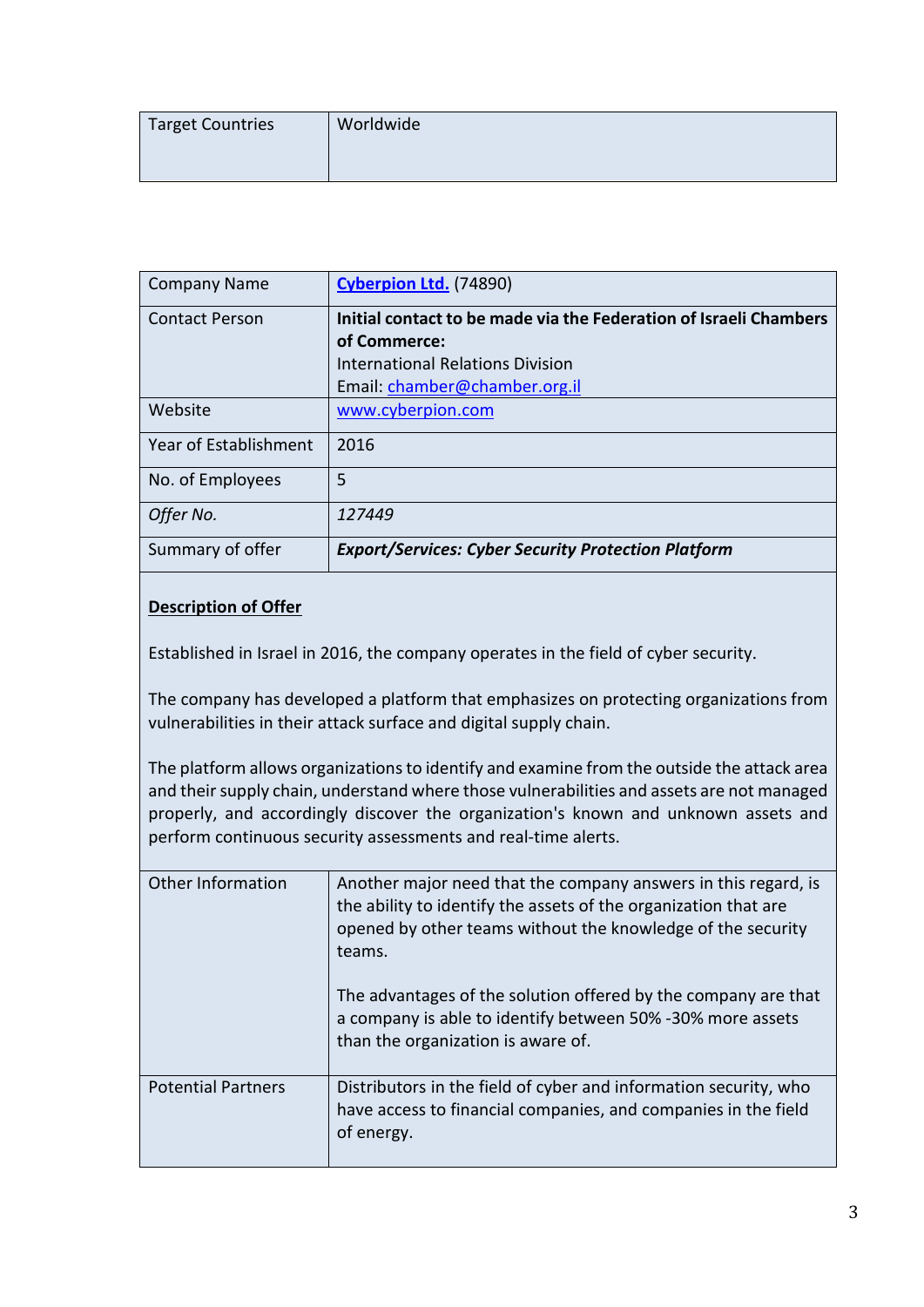| Target Countries | Worldwide |
|------------------|-----------|
|------------------|-----------|

| <b>Company Name</b>   | Self Point Ltd. - Stor.ai (75127)                                 |
|-----------------------|-------------------------------------------------------------------|
| <b>Contact Person</b> | Initial contact to be made via the Federation of Israeli Chambers |
|                       | of Commerce:                                                      |
|                       | International Relations Division                                  |
|                       | Email: chamber@chamber.org.il                                     |
| Website               | www.stor.ai                                                       |
| Year of Establishment | 2014                                                              |
| No. of Employees      | 35                                                                |
| Offer No.             | 127414                                                            |
| Summary of offer      | <b>Export/Services: Digital Commerce Platform driven by AI</b>    |

Established in 2014, the company is an innovative start-up which operates in the field of digital retail and a leading partner that supports the digital transition of food retailers and wholesalers, both online and in physical stores.

The company offers a digital commerce platform driven by artificial intelligence aimed at helping food stores in the digital transformation process and today numbers over 350 online commerce sites.

Its AI-driven customization engine ensures that every customer interaction with the retail brand is tailored to him, in such a way that the company's product provides retailers with an advantage in increasing their customers' basket size, average order value, efficiency, customer satisfaction and profitability.

| Other Information         | In addition, sellers can also choose to highlight a particular<br>product or brand as needed. In addition, the sellers can provide<br>read ads directly on the product list and even embed videos on<br>these pages to help a particular digital product stand out. |
|---------------------------|---------------------------------------------------------------------------------------------------------------------------------------------------------------------------------------------------------------------------------------------------------------------|
| <b>Potential Partners</b> | Food chains and wholesalers.                                                                                                                                                                                                                                        |
| <b>Target Countries</b>   | USA, Canada, England, France, Italy.                                                                                                                                                                                                                                |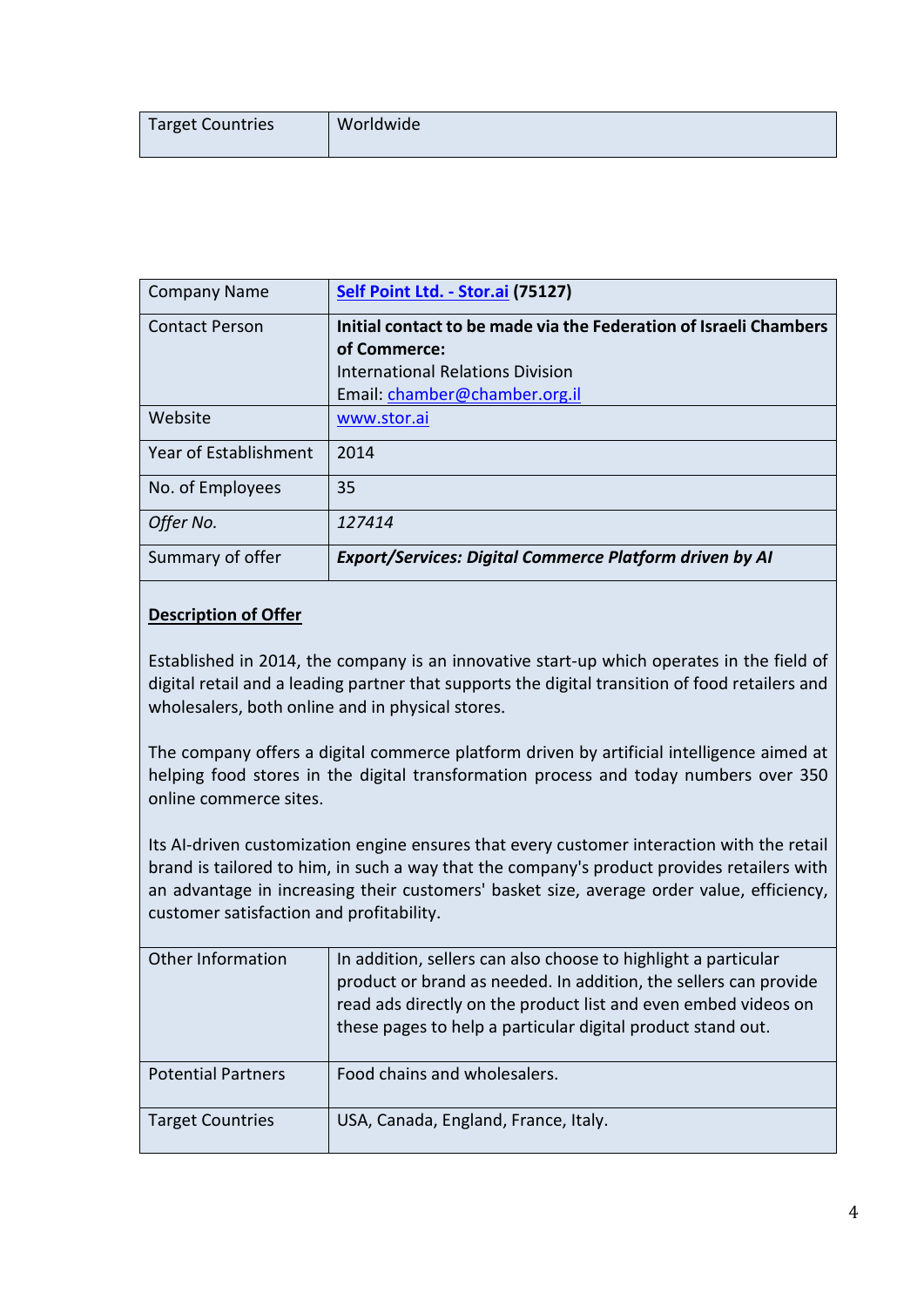## **COLLABORATION/FRANCHISEE/REPRESENTATION**

| <b>Company Name</b>   | Nisko Projects Electronics and Communication (1999)<br>Ltd.<br>(14624)                                            |
|-----------------------|-------------------------------------------------------------------------------------------------------------------|
| <b>Contact Person</b> | Initial contact to be made via                                                                                    |
|                       | The Federation of Israeli Chambers of Commerce:                                                                   |
|                       | <b>International Relations Division</b>                                                                           |
|                       | Email: chamber@chamber.org.il                                                                                     |
| Website               | www.nisko-projects.com                                                                                            |
| Year of Establishment | 1988                                                                                                              |
| No. of Employees      | 50                                                                                                                |
| Offer No.             | 127439                                                                                                            |
| Summary of offer      | <b>Joint Venture/Representation/Franchisee:</b><br><b>Active and Passive Semiconductors/Electronic Components</b> |

### **Description of Offer**

Our company distributes products from the world's leading electronic components' suppliers to Israeli companies, developing and manufacturing systems for a wide range of markets (medical, industrial, military, telecom, power management, process control etc…)

These companies are a mix of OEM Customers as well as leading Contract Electronics Manufacturers (EMS's).

With more than 30 years on the market, our current portfolio includes active and passive components, communications products, electro technical parts and power supplies.

The company has high level of technical capabilities, supporting before and after sales process, with advanced warehouse capabilities.

Strong financial back up as part of the Ardan Group.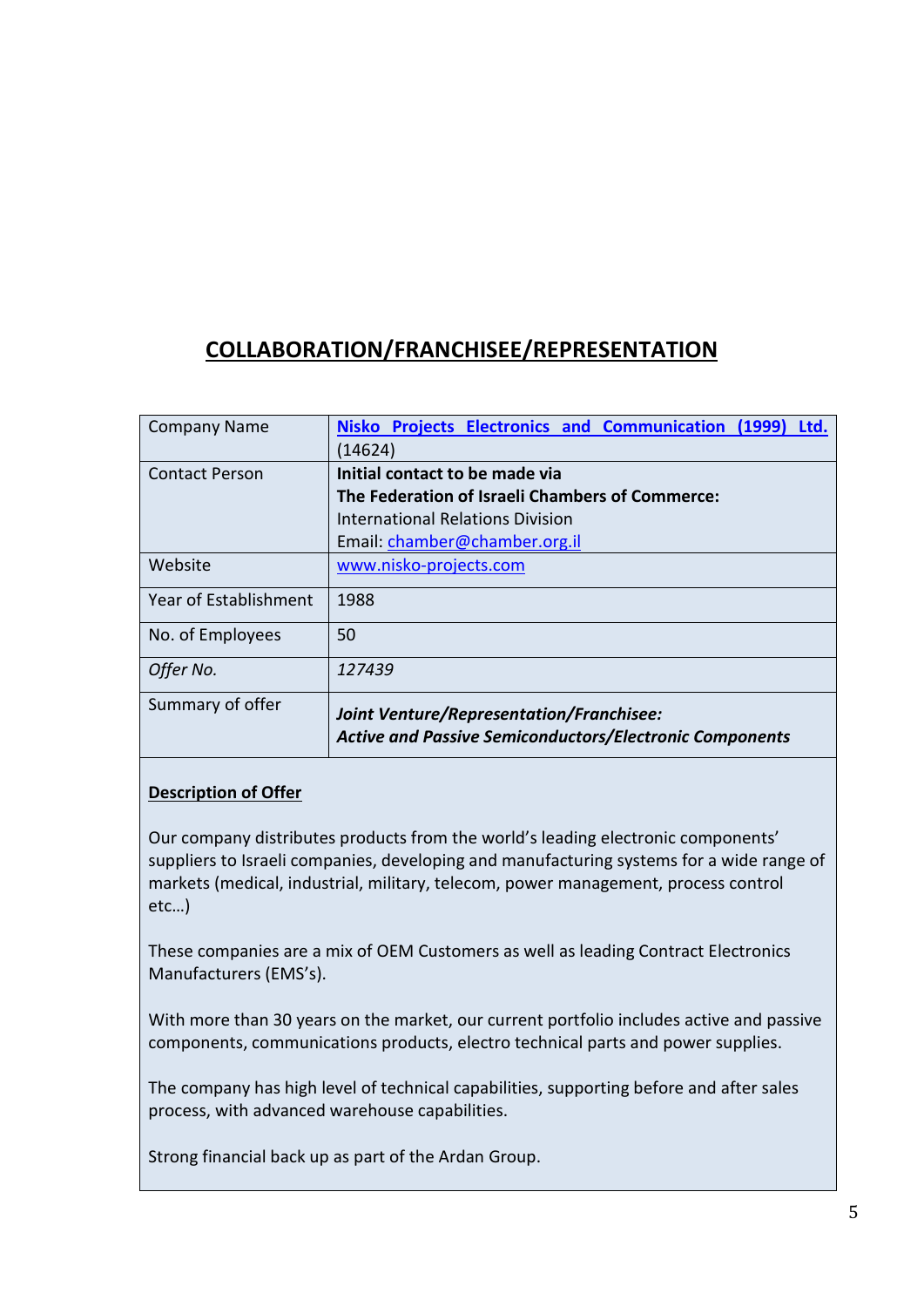| Other Information         | Looking for exclusive offers from medium to large vendors in Europe,<br>dealing with hi-tech and looking for a local representative in Israel.<br>Preferred companies are those with products such as electronics<br>devices/ sensor products/ components/ services for which we could<br>suit as a local representative. |
|---------------------------|---------------------------------------------------------------------------------------------------------------------------------------------------------------------------------------------------------------------------------------------------------------------------------------------------------------------------|
| <b>Potential Partners</b> | IC/semiconductors manufacturers, Services/SW providers, sub<br>electronics/RF modules.                                                                                                                                                                                                                                    |
| <b>Target Countries</b>   | UK, Germany, France, Italy (and/or others).                                                                                                                                                                                                                                                                               |

### **IMPORT**

| <b>Company Name</b>   | Electra Consumer Products (1951) Ltd. (19198)           |
|-----------------------|---------------------------------------------------------|
| <b>Contact Person</b> | Initial contact to be made via                          |
|                       | The Federation of Israeli Chambers of Commerce:         |
|                       | International Relations Division                        |
|                       | Email: chamber@chamber.org.il                           |
| Website               | www.ecp.co.il/en/investors-lobby/                       |
| Year of Establishment | 1946                                                    |
| No. of Employees      | 1,750 - and at Electra Group 6,500                      |
| Offer No.             | 127440                                                  |
| Summary of offer      | <b>Import/Joint Ventures/Representation/Franchisee:</b> |
|                       | <b>Air Conditioning Spare Products</b>                  |

### **Description of Offer**

Founded in 1951, the company is one of Israel's largest retail groups in the field of electrical and air conditioning products, and operates in 4 main segments: electricity retail, electric consumer products, food and sports & leisure.

The company is engaged in manufacturing, importing, exporting, selling, distributing, marketing and providing services to a wide range of electrical appliances with millions of customers at home, on the road and in the workplace.

The company's consumer product division is looking for the following:

1. Copper - Fittings & Accessories & Tubes Copper with Insulation (UL181 Standard) for Air Conditioner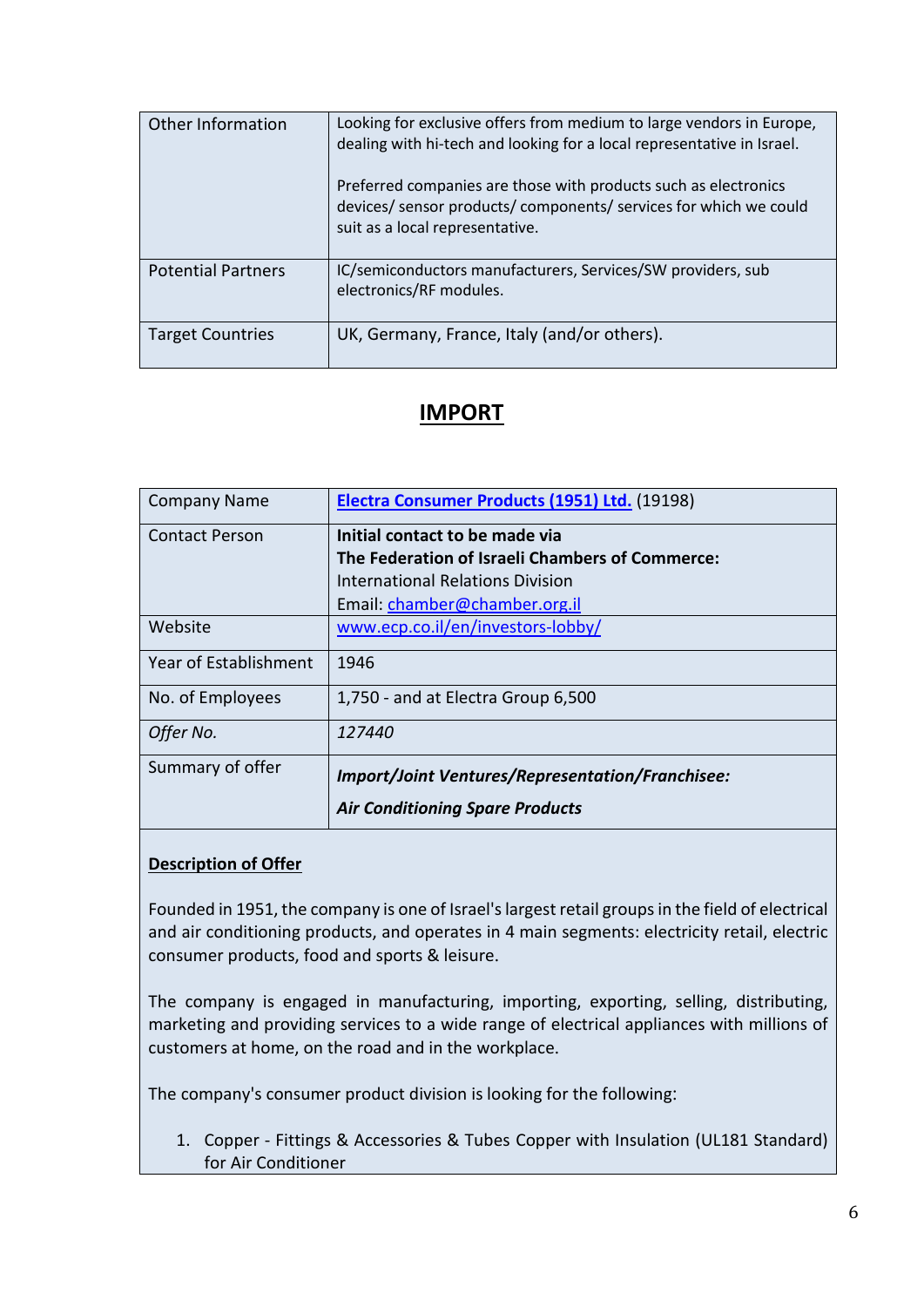- 2. Cable type H05VV-F with Flexible Copper Conductor PVC Insulation and PVC Sheath (IEC 60227 Standard). A/C - Connecting the indoor unit and the outdoor unit.
- 3. Air Duct Insulated polyester core for Air Conditioner (UL181 Standard).

| <b>Potential Partners</b> | Manufacturers of spare products for all AC installers. |
|---------------------------|--------------------------------------------------------|
| <b>Target Countries</b>   | Greece, Turkey.                                        |

| <b>Company Name</b>   | <b>Amishay Marketing Company Ltd. (9547)</b>                                                                                                           |
|-----------------------|--------------------------------------------------------------------------------------------------------------------------------------------------------|
| <b>Contact Person</b> | Initial contact to be made via the Federation of Israeli Chambers<br>of Commerce:<br>International Relations Division<br>Email: chamber@chamber.org.il |
| Website               | www.amishay.co.il                                                                                                                                      |
| Year of Establishment | 1935                                                                                                                                                   |
| No. of Employees      | 15                                                                                                                                                     |
| Offer No.             | 127447                                                                                                                                                 |
| Summary of offer      | Import: Cylinder locks, drawer locks, padlocks, door handles,<br>disables handles, WC hardware, fire handles, hinges, door<br>stoppers, door closers.  |

We are one of the oldest and well-established hardware companies in Israel, founded in 1935 and selling building hardware across the country.

We are looking for reliable suppliers for locks, cylinders and handles in the region that could supply us with high quality goods at a competitive prices.

| <b>Potential Partners</b> | Looking for manufacturing factories only, not distributors. |
|---------------------------|-------------------------------------------------------------|
| <b>Target Countries</b>   | Egypt, Jordan, Turkey, Greece, Cyprus.                      |